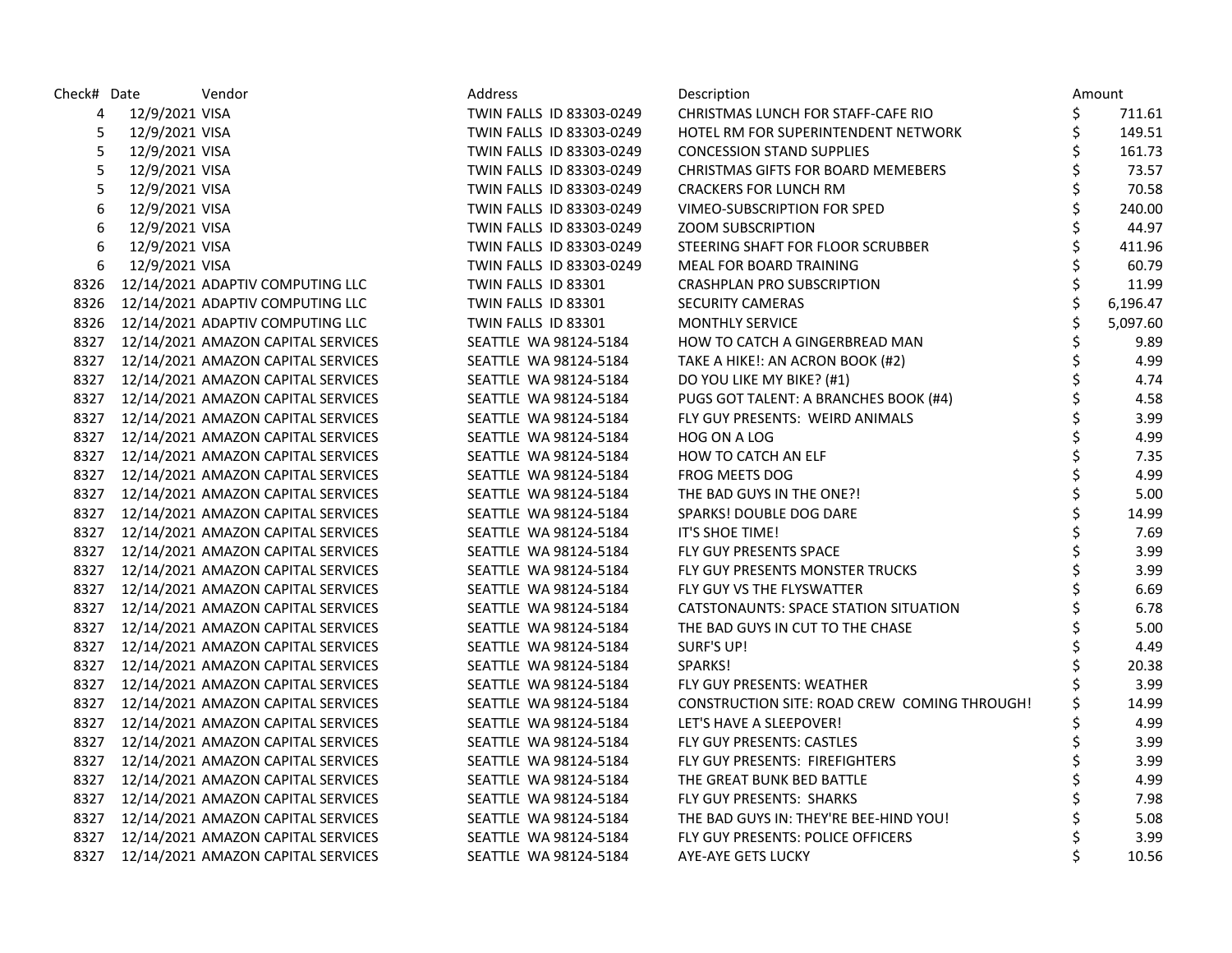| 8327 | 12/14/2021 AMAZON CAPITAL SERVICES      | SEATTLE WA 98124-5184 | HOW TO CATCH A DRAGON                          | \$ | 7.21   |
|------|-----------------------------------------|-----------------------|------------------------------------------------|----|--------|
|      | 8327 12/14/2021 AMAZON CAPITAL SERVICES | SEATTLE WA 98124-5184 | ADVENTURES OF A PANGOPUP                       |    | 10.99  |
| 8327 | 12/14/2021 AMAZON CAPITAL SERVICES      | SEATTLE WA 98124-5184 | LET'S GO SWIMMING                              | \$ | 4.99   |
| 8327 | 12/14/2021 AMAZON CAPITAL SERVICES      | SEATTLE WA 98124-5184 | HOW TO CATCH A DINOSAUR                        | \$ | 6.97   |
| 8327 | 12/14/2021 AMAZON CAPITAL SERVICES      | SEATTLE WA 98124-5184 | FLY GUY PRESENTS: DINOSAURS                    | \$ | 3.99   |
| 8327 | 12/14/2021 AMAZON CAPITAL SERVICES      | SEATTLE WA 98124-5184 | <b>FAIR AND SQUARE</b>                         | \$ | 4.99   |
| 8327 | 12/14/2021 AMAZON CAPITAL SERVICES      | SEATTLE WA 98124-5184 | <b>GOAT IN A BOAT</b>                          |    | 4.99   |
| 8327 | 12/14/2021 AMAZON CAPITAL SERVICES      | SEATTLE WA 98124-5184 | FLY GUY PRESENTS: BATS                         |    | 3.99   |
| 8327 | 12/14/2021 AMAZON CAPITAL SERVICES      | SEATTLE WA 98124-5184 | FLY GUY PRESENTS: GARBAGE AND RECYCLING        |    | 4.99   |
| 8327 | 12/14/2021 AMAZON CAPITAL SERVICES      | SEATTLE WA 98124-5184 | RETURN OF THE UNDERWEAR DRAGON                 |    | 15.49  |
| 8327 | 12/14/2021 AMAZON CAPITAL SERVICES      | SEATTLE WA 98124-5184 | THE GIANT ICE CREAM MESS                       |    | 4.99   |
| 8327 | 12/14/2021 AMAZON CAPITAL SERVICES      | SEATTLE WA 98124-5184 | <b>SHIPPING</b>                                |    | 1.83   |
| 8327 | 12/14/2021 AMAZON CAPITAL SERVICES      | SEATTLE WA 98124-5184 | TRI-FOLD PRESENTATION BOARDS                   |    | 62.79  |
| 8327 | 12/14/2021 AMAZON CAPITAL SERVICES      | SEATTLE WA 98124-5184 | <b>SHEET PROTECTORS (500)</b>                  | \$ | 27.98  |
| 8327 | 12/14/2021 AMAZON CAPITAL SERVICES      | SEATTLE WA 98124-5184 | 3 RING 1" BINDERS (12)                         | \$ | 70.41  |
| 8327 | 12/14/2021 AMAZON CAPITAL SERVICES      | SEATTLE WA 98124-5184 | ORDER DISCOUNT                                 |    | (0.87) |
| 8327 | 12/14/2021 AMAZON CAPITAL SERVICES      | SEATTLE WA 98124-5184 | BATTERY PACK REPLACEMENT EXIT SIGN EMERGENCY L |    | 34.98  |
| 8327 | 12/14/2021 AMAZON CAPITAL SERVICES      | SEATTLE WA 98124-5184 | ELECTRICAL SIGN W/ BRAILLE                     | \$ | 80.94  |
| 8327 | 12/14/2021 AMAZON CAPITAL SERVICES      | SEATTLE WA 98124-5184 | DOOR REPLACEMENT PARTS                         |    | 79.99  |
| 8327 | 12/14/2021 AMAZON CAPITAL SERVICES      | SEATTLE WA 98124-5184 | <b>WINDOW ENVELOPES</b>                        |    | 55.98  |
| 8327 | 12/14/2021 AMAZON CAPITAL SERVICES      | SEATTLE WA 98124-5184 | MULTI CHARGING CABLE (3 PK)                    |    | 12.99  |
| 8327 | 12/14/2021 AMAZON CAPITAL SERVICES      | SEATTLE WA 98124-5184 | <b>SHIPPING</b>                                |    | 5.99   |
| 8327 | 12/14/2021 AMAZON CAPITAL SERVICES      | SEATTLE WA 98124-5184 | CHAMPION SPORTS PLAGROUND BALL SET 8.5"        |    | 284.85 |
| 8327 | 12/14/2021 AMAZON CAPITAL SERVICES      | SEATTLE WA 98124-5184 | RED WHITE & BLUE MINI BASKETBALLS (PK OF 3)    |    | 137.94 |
| 8327 | 12/14/2021 AMAZON CAPITAL SERVICES      | SEATTLE WA 98124-5184 | 27 1/2" fRANKLIN BASKETBALLS                   |    | 94.02  |
| 8327 | 12/14/2021 AMAZON CAPITAL SERVICES      | SEATTLE WA 98124-5184 | 27 1/2" MACGREGOR BASEKTBALLS (SET OF 6)       |    | 44.91  |
| 8327 | 12/14/2021 AMAZON CAPITAL SERVICES      | SEATTLE WA 98124-5184 | 28 1/2" MACGREGOR MULTICOLOR BASKETBALLS (SET  | \$ | 105.60 |
| 8327 | 12/14/2021 AMAZON CAPITAL SERVICES      | SEATTLE WA 98124-5184 | CHAMPION SPORTS PLAGROUND BALL SET 8.5"        | \$ | 189.90 |
| 8327 | 12/14/2021 AMAZON CAPITAL SERVICES      | SEATTLE WA 98124-5184 | YOUTH SIZE FOOTBALLS (SET OF 6)                | \$ | 479.52 |
| 8327 | 12/14/2021 AMAZON CAPITAL SERVICES      | SEATTLE WA 98124-5184 | MAC-T DIMPLE SOCCER BALLS (SET OF 6)           |    | 320.40 |
| 8327 | 12/14/2021 AMAZON CAPITAL SERVICES      | SEATTLE WA 98124-5184 | MURRAY TETHERBALL AND ROPE                     |    | 101.94 |
| 8327 | 12/14/2021 AMAZON CAPITAL SERVICES      | SEATTLE WA 98124-5184 | 29 1/2" TRADMARK MULTI COLOR BASKETBALLS (SET  |    | 179.95 |
| 8327 | 12/14/2021 AMAZON CAPITAL SERVICES      | SEATTLE WA 98124-5184 | STREET CROSSING FLAGS (DZ)                     |    | 27.77  |
| 8327 | 12/14/2021 AMAZON CAPITAL SERVICES      | SEATTLE WA 98124-5184 | <b>SHIPPING</b>                                |    | 33.20  |
| 8327 | 12/14/2021 AMAZON CAPITAL SERVICES      | SEATTLE WA 98124-5184 | SHIPPING (GRANT DIDN'T COVER COMPLETE ORDER)   |    | 4.80   |
| 8327 | 12/14/2021 AMAZON CAPITAL SERVICES      | SEATTLE WA 98124-5184 | NATIONAL GEOGRAPHIC READERS: SEED TO PLANT     |    | 4.99   |
| 8327 | 12/14/2021 AMAZON CAPITAL SERVICES      | SEATTLE WA 98124-5184 | NATIONAL GEOGRAPHIC READERS: METEORS           | \$ | 4.99   |
| 8327 | 12/14/2021 AMAZON CAPITAL SERVICES      | SEATTLE WA 98124-5184 | NATIONAL GEOGRAPHIC READERS: GREAT MIGRATIONS  | \$ | 4.99   |
| 8327 | 12/14/2021 AMAZON CAPITAL SERVICES      | SEATTLE WA 98124-5184 | NATIONAL GEOGRAPHIC READERS: WEIRD SEA CREATUR |    | 4.99   |
| 8327 | 12/14/2021 AMAZON CAPITAL SERVICES      | SEATTLE WA 98124-5184 | NATIONAL GEOGRAPHIC READERS: ANIMALS IN THE CI |    | 4.99   |
| 8327 | 12/14/2021 AMAZON CAPITAL SERVICES      | SEATTLE WA 98124-5184 | NATIONAL GEOGRAPHIC READERS: FOXES             | Ś  | 4.99   |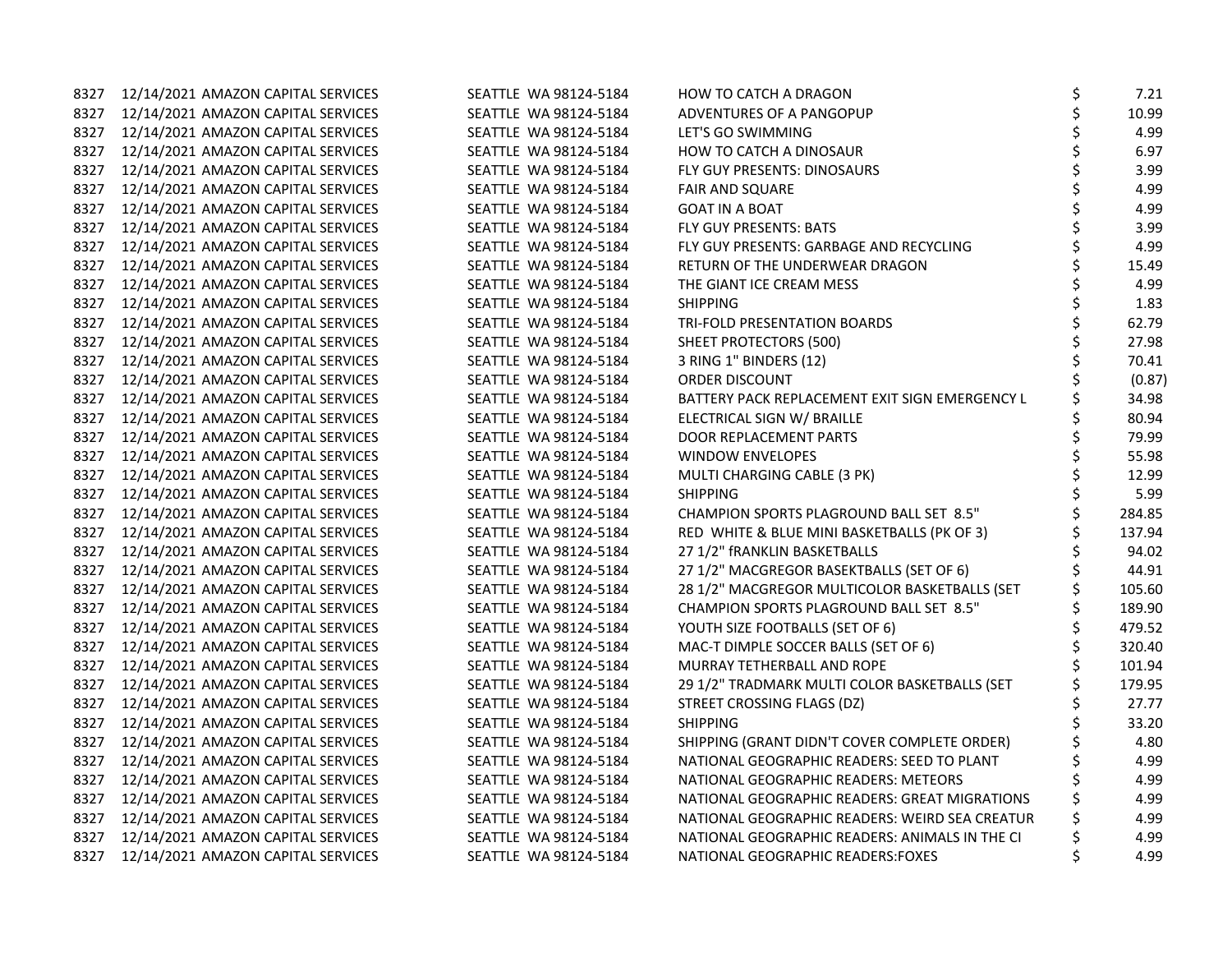| 8327 | 12/14/2021 AMAZON CAPITAL SERVICES      | SEATTLE WA 98124-5184 | NATIONAL GEOGRAPHIC READERS: WOLVES            | \$<br>4.99  |
|------|-----------------------------------------|-----------------------|------------------------------------------------|-------------|
|      | 8327 12/14/2021 AMAZON CAPITAL SERVICES | SEATTLE WA 98124-5184 | NEPTUNE (SEEDLINGS)                            | 7.99        |
| 8327 | 12/14/2021 AMAZON CAPITAL SERVICES      | SEATTLE WA 98124-5184 | NATIONAL GEOGRAPHIC READERS: GREAT MIGRATIONS  | \$<br>4.99  |
| 8327 | 12/14/2021 AMAZON CAPITAL SERVICES      | SEATTLE WA 98124-5184 | NATIONAL GEOGRAPHIC READERS: DOLPHINS          | 4.74        |
| 8327 | 12/14/2021 AMAZON CAPITAL SERVICES      | SEATTLE WA 98124-5184 | NATIONAL GEOGRAPHIC READERS: ANIMAL ARCHITECTS | \$<br>4.99  |
| 8327 | 12/14/2021 AMAZON CAPITAL SERVICES      | SEATTLE WA 98124-5184 | NATIONAL GEOGRAPHIC READERS: BATS              | \$<br>4.99  |
| 8327 | 12/14/2021 AMAZON CAPITAL SERVICES      | SEATTLE WA 98124-5184 | AXOLOTI (WEIRDER & CUTER)                      | 25.64       |
| 8327 | 12/14/2021 AMAZON CAPITAL SERVICES      | SEATTLE WA 98124-5184 | THE DESMOND COLD GHOST PATROL COLLECTION       | 17.99       |
| 8327 | 12/14/2021 AMAZON CAPITAL SERVICES      | SEATTLE WA 98124-5184 | CINDERSKELLA (SCARILY EVER AFTER)              | 10.99       |
| 8327 | 12/14/2021 AMAZON CAPITAL SERVICES      | SEATTLE WA 98124-5184 | PRINCESS NAOMI HELPS A UNICORN                 | 7.48        |
| 8327 | 12/14/2021 AMAZON CAPITAL SERVICES      | SEATTLE WA 98124-5184 | NATIONAL GEOGRAPHIC READERS: CATS VS DOGS      | 4.99        |
| 8327 | 12/14/2021 AMAZON CAPITAL SERVICES      | SEATTLE WA 98124-5184 | NATIONAL GEOGRAPHIC READERS: MANATEES          | \$<br>4.99  |
| 8327 | 12/14/2021 AMAZON CAPITAL SERVICES      | SEATTLE WA 98124-5184 | NATIONAL GEOGRAPHIC READERS: RAINFORESTS       | 4.99        |
| 8327 | 12/14/2021 AMAZON CAPITAL SERVICES      | SEATTLE WA 98124-5184 | NATIONAL GEOGRAPHIC READERS: TADPOLE TO FRONG  | 4.99        |
| 8327 | 12/14/2021 AMAZON CAPITAL SERVICES      | SEATTLE WA 98124-5184 | FLY GUY PRESENTS: SNAKES                       | 3.99        |
| 8327 | 12/14/2021 AMAZON CAPITAL SERVICES      | SEATTLE WA 98124-5184 | <b>DUNE MESSIAH</b>                            | \$<br>8.61  |
| 8327 | 12/14/2021 AMAZON CAPITAL SERVICES      | SEATTLE WA 98124-5184 | <b>CHILDREN OF DUNE</b>                        | \$<br>9.99  |
| 8327 | 12/14/2021 AMAZON CAPITAL SERVICES      | SEATTLE WA 98124-5184 | DUNE (DUNECHRONICLES BOOK 1)                   | \$<br>12.01 |
| 8327 | 12/14/2021 AMAZON CAPITAL SERVICES      | SEATTLE WA 98124-5184 | <b>HOW TO CATCH A MONSTER</b>                  | 6.38        |
| 8327 | 12/14/2021 AMAZON CAPITAL SERVICES      | SEATTLE WA 98124-5184 | FLY GUY PRESENTS: INSECTS                      | \$<br>4.99  |
| 8327 | 12/14/2021 AMAZON CAPITAL SERVICES      | SEATTLE WA 98124-5184 | MY FIRST HOW TO CATCH A WITCH                  | \$<br>7.18  |
| 8327 | 12/14/2021 AMAZON CAPITAL SERVICES      | SEATTLE WA 98124-5184 | HOW TO CATCH A SNOWMAN                         | \$<br>6.99  |
| 8327 | 12/14/2021 AMAZON CAPITAL SERVICES      | SEATTLE WA 98124-5184 | SCAREDY-PUG: A BRUANCHES BOOK (#5)             | \$<br>5.99  |
|      | 8327 12/14/2021 AMAZON CAPITAL SERVICES | SEATTLE WA 98124-5184 | WHO NEEDS A CHECKUP? AN ACORN BOOK (#3)        | 4.74        |
| 8327 | 12/14/2021 AMAZON CAPITAL SERVICES      | SEATTLE WA 98124-5184 | <b>HOW TO CATCH A YETI</b>                     | 6.69        |
| 8327 | 12/14/2021 AMAZON CAPITAL SERVICES      | SEATTLE WA 98124-5184 | OKAPI LOVES HIS ZEBRA PANTS                    | \$<br>10.99 |
| 8327 | 12/14/2021 AMAZON CAPITAL SERVICES      | SEATTLE WA 98124-5184 | <b>HOW TO CATCH A TURKEY</b>                   | 8.47        |
| 8327 | 12/14/2021 AMAZON CAPITAL SERVICES      | SEATTLE WA 98124-5184 | NATIONAL GEOGRAPHIC READERS: ANIMALS THAT CHAN | \$<br>4.99  |
| 8327 | 12/14/2021 AMAZON CAPITAL SERVICES      | SEATTLE WA 98124-5184 | SNOW FRIGHT (SCARILY EVER AFTER)               | \$<br>10.99 |
|      | 8327 12/14/2021 AMAZON CAPITAL SERVICES | SEATTLE WA 98124-5184 | HOW TO CATCH THE TOOTH FAIRY                   | 7.99        |
| 8327 | 12/14/2021 AMAZON CAPITAL SERVICES      | SEATTLE WA 98124-5184 | NATIONAL GEOGRAPHIC READERS: CORAL REEFS       | 4.99        |
| 8327 | 12/14/2021 AMAZON CAPITAL SERVICES      | SEATTLE WA 98124-5184 | NATIONAL GEOGRAPHIC READERS: SHARKS            | 3.19        |
| 8327 | 12/14/2021 AMAZON CAPITAL SERVICES      | SEATTLE WA 98124-5184 | LITTLE DEAD RIDING HOOD                        | 10.99       |
| 8327 | 12/14/2021 AMAZON CAPITAL SERVICES      | SEATTLE WA 98124-5184 | THE DESMOND COLE GHOST PATROL COLLECTION #2    | 18.79       |
| 8327 | 12/14/2021 AMAZON CAPITAL SERVICES      | SEATTLE WA 98124-5184 | <b>URANUS</b>                                  | \$<br>7.99  |
|      | 8327 12/14/2021 AMAZON CAPITAL SERVICES | SEATTLE WA 98124-5184 | NARWHAL'S SCHOOL OF AWESOMENESS (#6)           | 10.99       |
| 8327 | 12/14/2021 AMAZON CAPITAL SERVICES      | SEATTLE WA 98124-5184 | NATIONAL GEOGRAPHIC READERS: HALLOWEEN         | 4.99        |
| 8327 | 12/14/2021 AMAZON CAPITAL SERVICES      | SEATTLE WA 98124-5184 | NATIONAL GEOGRAPHIC READERS: FARM ANIMALS      | 4.99        |
| 8327 | 12/14/2021 AMAZON CAPITAL SERVICES      | SEATTLE WA 98124-5184 | JOEY FINDS HIS JUMP!                           | 6.99        |
| 8327 | 12/14/2021 AMAZON CAPITAL SERVICES      | SEATTLE WA 98124-5184 | THE CAT WITH THE CROOKED TAIL                  | \$<br>7.48  |
| 8327 | 12/14/2021 AMAZON CAPITAL SERVICES      | SEATTLE WA 98124-5184 | NATIONAL GEOGRAPHIC READERS: ANTS              | \$<br>3.99  |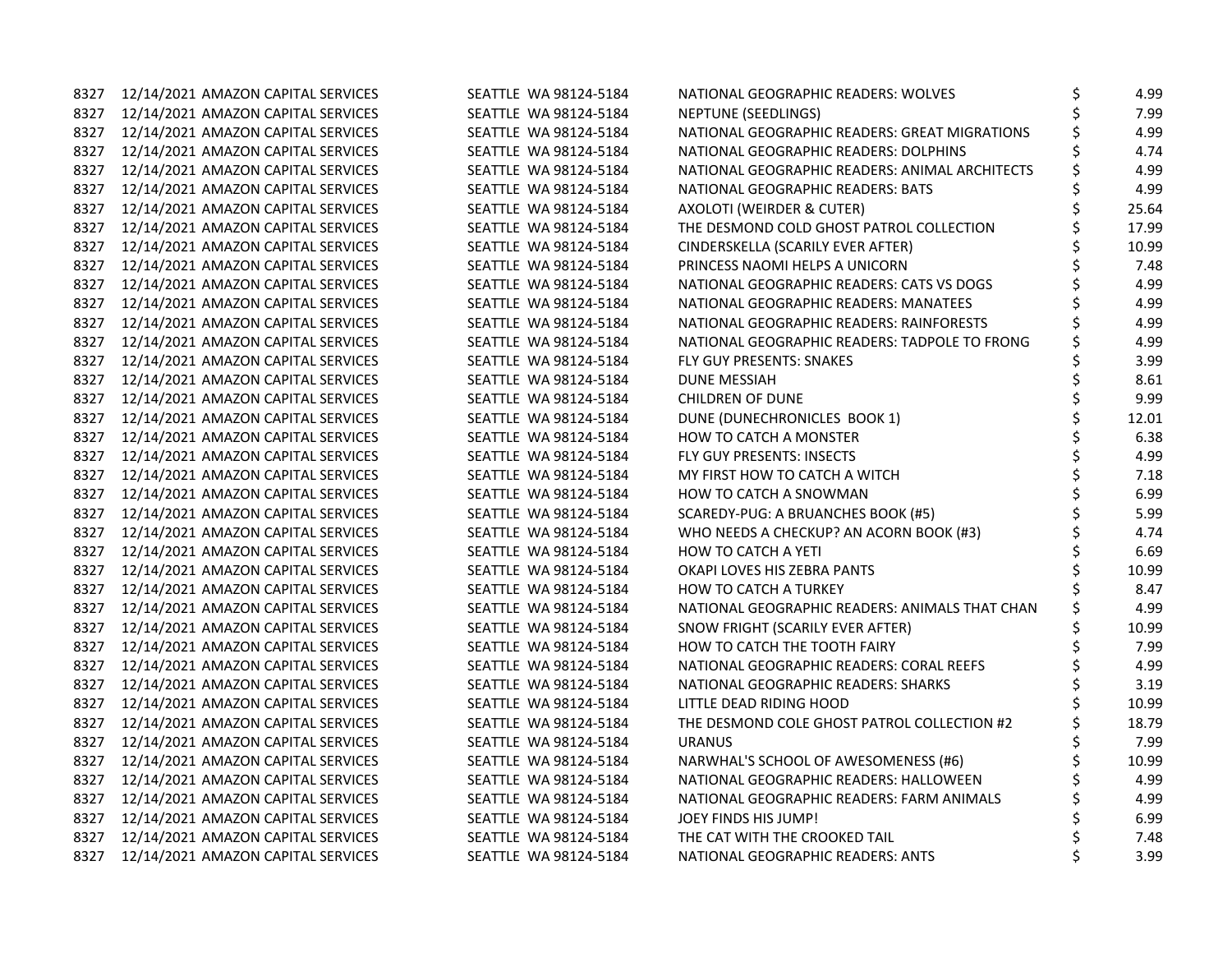|      | 8327 12/14/2021 AMAZON CAPITAL SERVICES | SEATTLE WA 98124-5184                        | NATIONAL GEOGRAPHIC READERS: EXPLORE THE RAIN  | \$ | 4.99      |
|------|-----------------------------------------|----------------------------------------------|------------------------------------------------|----|-----------|
|      | 8327 12/14/2021 AMAZON CAPITAL SERVICES | SEATTLE WA 98124-5184                        | <b>VENUS</b>                                   |    | 8.99      |
|      | 8327 12/14/2021 AMAZON CAPITAL SERVICES | SEATTLE WA 98124-5184                        | THE DESMOND COLE GHOST PATROL COLLECTION #3    | \$ | 17.62     |
|      | 8327 12/14/2021 AMAZON CAPITAL SERVICES | SEATTLE WA 98124-5184                        | NATIONAL GEOGRAPHIC READERS: SKYCRAPERS        |    | 4.99      |
|      | 8327 12/14/2021 AMAZON CAPITAL SERVICES | SEATTLE WA 98124-5184                        | READY SET GO!                                  | Ś  | 4.99      |
|      | 8327 12/14/2021 AMAZON CAPITAL SERVICES | SEATTLE WA 98124-5184                        | NATIONAL GEOGRAPHIC READERS: PLANETS           |    | 4.79      |
|      | 8327 12/14/2021 AMAZON CAPITAL SERVICES | SEATTLE WA 98124-5184                        | NATIONAL GEOGRAPHIC READERS: NIGHT SKY         |    | 4.99      |
| 8327 | 12/14/2021 AMAZON CAPITAL SERVICES      | SEATTLE WA 98124-5184                        | NATIONAL GEOGRAPHIC READERS: DEADLIEST ANIMALS | \$ | 4.72      |
| 8327 | 12/14/2021 AMAZON CAPITAL SERVICES      | SEATTLE WA 98124-5184                        | NATIONAL GEOGRAPHIC READERS: SEA TURTLES       |    | 4.74      |
| 8327 | 12/14/2021 AMAZON CAPITAL SERVICES      | SEATTLE WA 98124-5184                        | NATIONAL GEOGRAPHIC READERS: BEARS             |    | 4.50      |
| 8327 | 12/14/2021 AMAZON CAPITAL SERVICES      | SEATTLE WA 98124-5184                        | AXOLOTL: FUN FACTS ABOUT THE WORLD'S COOLEST S | \$ | 12.99     |
|      | 8327 12/14/2021 AMAZON CAPITAL SERVICES | SEATTLE WA 98124-5184                        | DOG MAN UNLEASHED (#2)                         |    | 6.47      |
|      | 8327 12/14/2021 AMAZON CAPITAL SERVICES | SEATTLE WA 98124-5184                        | <b>LEAVES</b>                                  |    | 13.33     |
| 8327 | 12/14/2021 AMAZON CAPITAL SERVICES      | SEATTLE WA 98124-5184                        | <b>GRAVEYARD DIARIES SET 2</b>                 | \$ | 93.76     |
|      | 8327 12/14/2021 AMAZON CAPITAL SERVICES | SEATTLE WA 98124-5184                        | <b>BLUE-RINGED OCTOPUS</b>                     | \$ | 10.47     |
|      | 8327 12/14/2021 AMAZON CAPITAL SERVICES | SEATTLE WA 98124-5184                        | <b>SHIPPING</b>                                | \$ | 3.98      |
|      | 8327 12/14/2021 AMAZON CAPITAL SERVICES | SEATTLE WA 98124-5184                        | <b>BULK EARBUDS (50 MULTI PACK)</b>            | \$ | 35.95     |
|      | 8327 12/14/2021 AMAZON CAPITAL SERVICES | SEATTLE WA 98124-5184                        | PENCILS (320)                                  |    | 28.98     |
|      | 8327 12/14/2021 AMAZON CAPITAL SERVICES | SEATTLE WA 98124-5184                        | PACKING TAPE (4 ROLLS)                         |    | 19.98     |
| 8327 | 12/14/2021 AMAZON CAPITAL SERVICES      | SEATTLE WA 98124-5184                        | LABEL MAKER                                    |    | 34.99     |
| 8327 | 12/14/2021 AMAZON CAPITAL SERVICES      | SEATTLE WA 98124-5184                        | <b>EYE WASH STATION</b>                        | \$ | 215.96    |
| 8327 | 12/14/2021 AMAZON CAPITAL SERVICES      | SEATTLE WA 98124-5184                        | DRENCH HOSE EYE WASH STATION                   | Ś  | 98.89     |
| 8328 | 12/14/2021 AMAZON CAPITAL SERVICES      | SEATTLE WA 98124-5184                        | ***VOID***                                     |    |           |
|      | 8329 12/14/2021 AMERICAN FIDELITY       | OKLAHOMA CITY OK 73125                       | HSA DEPOSIT - 122021                           |    | 772.75    |
|      | 8330 12/14/2021 APPLE INC.              | DALLAS TX 75284-6095                         | iPAD MINI WI-FI 64 GB -MKD113LL/A (10 PACK)    |    | 4,440.00  |
|      | 8331 12/14/2021 ASSETWORKS RISK MNGM    | MINNEAPLOIS MN 55485-1365 MEDICAID ADMIN FEE |                                                |    | 91.94     |
|      | 8332 12/14/2021 BALANCE POINT LLC       | GARDEN CITY ID 83714-2039                    | 504 MEDIATION                                  | \$ | 598.00    |
| 8333 | 12/14/2021 BLACKFOOT SCHOOL DISTRICT    | BLACKFOOT ID 83221                           | <b>BALANCE POINT LAW CONFERENCE</b>            | \$ | 75.00     |
|      | 8334 12/14/2021 BLUE CROSS OF IDAHO     | <b>BOISE ID 83707</b>                        | MEDICAL BENEFIT - 122021                       | \$ | 33,029.23 |
|      | 8336 12/14/2021 BUSINESS TECHS          | TWIN FALLS ID 83301                          | <b>ELEMENTARY COPIES</b>                       | \$ | 226.91    |
|      | 8337 12/14/2021 CAMPBELL MIKE           | TWIN FALLS ID 83334                          | MILEAGE FOR ERRANDS                            | \$ | 117.82    |
| 8337 | 12/14/2021 CAMPBELL MIKE                | TWIN FALLS ID 83334                          | PAID FOR DUMPING FEE AT LANDFILL               |    | 5.75      |
| 8338 | 12/14/2021 CAXTON                       | CALDWELL ID 83605-3299                       | <b>TAN COPY PAPER</b>                          |    | 6.39      |
| 8338 | 12/14/2021 CAXTON                       | CALDWELL ID 83605-3299                       | <b>GREEN COPY PAPER</b>                        | \$ | 6.39      |
|      | 8338 12/14/2021 CAXTON                  | CALDWELL ID 83605-3299                       | <b>CERTIFICATE PAPER</b>                       | \$ | 5.49      |
|      | 8338 12/14/2021 CAXTON                  | CALDWELL ID 83605-3299                       | 11/2 X 2 POST IT NOTES                         |    | 7.05      |
|      | 8338 12/14/2021 CAXTON                  | CALDWELL ID 83605-3299                       | <b>SHIPPING</b>                                | \$ | 22.36     |
|      | 8338 12/14/2021 CAXTON                  | CALDWELL ID 83605-3299                       | 9 X 12 YELLOW CONSTRUCTION PAPER               | \$ | 4.05      |
|      | 8338 12/14/2021 CAXTON                  | CALDWELL ID 83605-3299                       | 9 X 12 WHITE CONSTRUCTION PAPER                | \$ | 9.72      |
|      | 8338 12/14/2021 CAXTON                  | CALDWELL ID 83605-3299                       | 12 X 18 WHITE CONSTRUCTION PAPER               | \$ | 13.04     |
|      | 8338 12/14/2021 CAXTON                  | CALDWELL ID 83605-3299                       | 12 X 18 BLUE CONSTRUCTION PAPER                | \$ | 8.15      |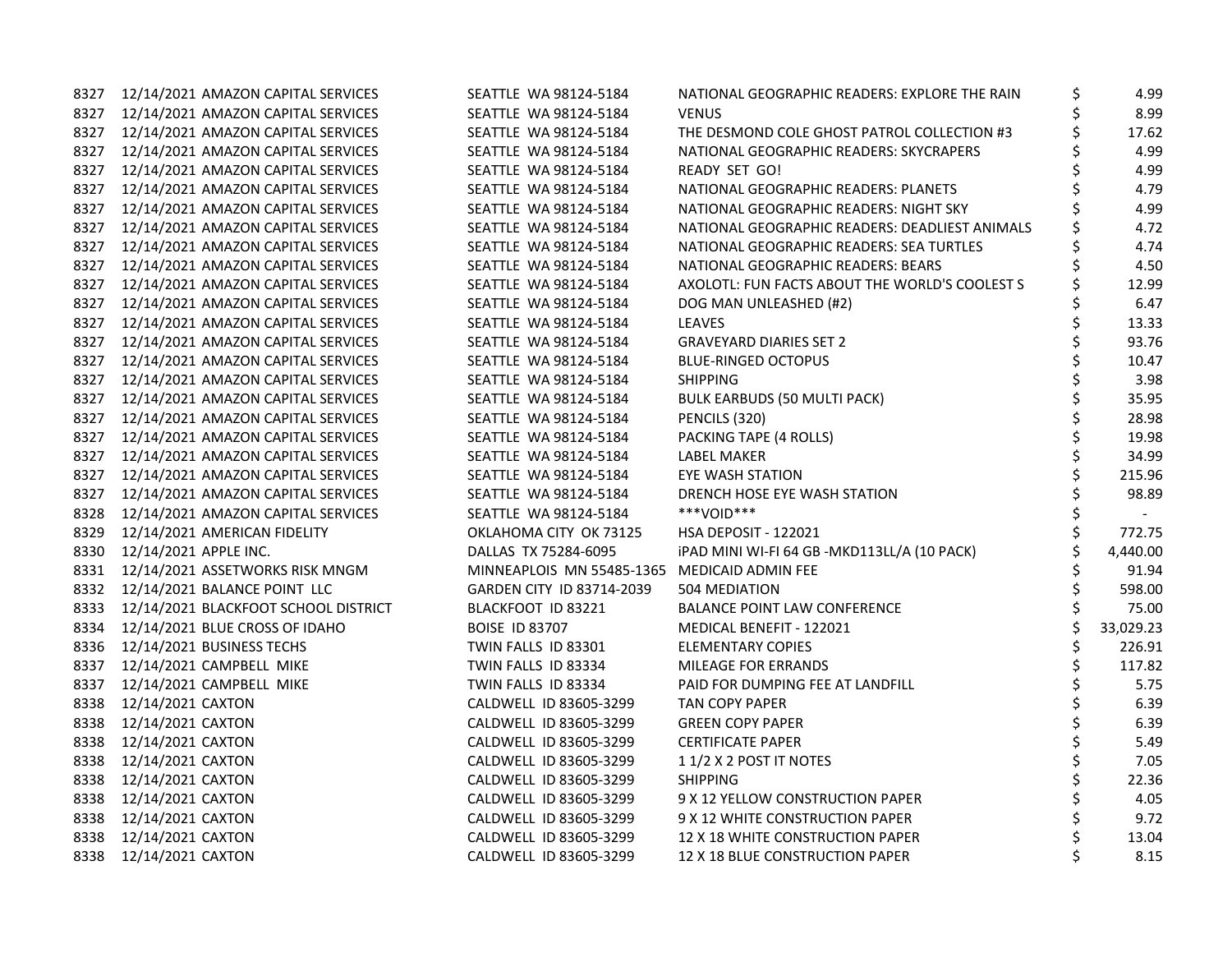|      | 8338 12/14/2021 CAXTON                       | CALDWELL ID 83605-3299   | TAPE DISPENSORS                               | \$<br>8.00      |
|------|----------------------------------------------|--------------------------|-----------------------------------------------|-----------------|
|      | 8338 12/14/2021 CAXTON                       | CALDWELL ID 83605-3299   | <b>CLASSROOM CLOCK</b>                        | \$<br>18.26     |
|      | 8338 12/14/2021 CAXTON                       | CALDWELL ID 83605-3299   | LAMINATE ROLLS (CAX-45369)                    | \$<br>70.50     |
|      | 8338 12/14/2021 CAXTON                       | CALDWELL ID 83605-3299   | PACKAGING TAPE (4 ROLLS)                      | \$<br>31.54     |
|      | 8338 12/14/2021 CAXTON                       | CALDWELL ID 83605-3299   | 3" MASKING TAPE                               | \$<br>7.36      |
|      | 8338 12/14/2021 CAXTON                       | CALDWELL ID 83605-3299   | 9 X 12 BLACK CONSTRUCTION PAPER               | \$<br>6.48      |
|      | 8338 12/14/2021 CAXTON                       | CALDWELL ID 83605-3299   | 9 X 12 YELLOW-ORANGE CONSTRUCTION PAPER       | 4.86            |
|      | 8338 12/14/2021 CAXTON                       | CALDWELL ID 83605-3299   | 1/2" MASKING TAPE                             | 3.42            |
|      | 8338 12/14/2021 CAXTON                       | CALDWELL ID 83605-3299   | 9 X 12 ORANGE CONSTRUCTION PAPER              | \$<br>6.60      |
|      | 8339 12/14/2021 CHARLIE'S PRODUCE            | SEATTLE WA 98124         | <b>FOOD SUPPLIES</b>                          | \$<br>1,601.95  |
|      | 8340 12/14/2021 CHROMEBOOKPARTS.COM          | SAINT PAUL MN 55110      | LENOVO N42 LCD PANEL                          | \$<br>92.99     |
|      | 8340 12/14/2021 CHROMEBOOKPARTS.COM          | SAINT PAUL MN 55110      | LENOVO N42 BOTTOM COVER                       | \$<br>21.99     |
|      | 8340 12/14/2021 CHROMEBOOKPARTS.COM          | SAINT PAUL MN 55110      | LENOVO N42 HINGE SET                          | \$<br>19.98     |
|      | 8340 12/14/2021 CHROMEBOOKPARTS.COM          | SAINT PAUL MN 55110      | LENOVO N42 LCD BACK COVER                     | \$<br>107.97    |
|      | 8340 12/14/2021 CHROMEBOOKPARTS.COM          | SAINT PAUL MN 55110      | LENOVO 14e LCD PANEL                          | \$<br>169.98    |
|      | 8340 12/14/2021 CHROMEBOOKPARTS.COM          | SAINT PAUL MN 55110      | LENOVO N42 PALMREST ASSEMBLY                  | \$<br>183.96    |
|      | 8340 12/14/2021 CHROMEBOOKPARTS.COM          | SAINT PAUL MN 55110      | LENOVO 14E BACK COVER                         | \$<br>25.99     |
|      | 8340 12/14/2021 CHROMEBOOKPARTS.COM          | SAINT PAUL MN 55110      | LENOVO 14 E HINGE COVERS                      | \$<br>8.99      |
|      | 8340 12/14/2021 CHROMEBOOKPARTS.COM          | SAINT PAUL MN 55110      | LENOVO 14E PALMREST W/ KEYBOARD               | \$<br>58.99     |
|      | 8341 12/14/2021 CITY OF HANSEN               | HANSEN ID 83334          | <b>SUMMER IRRIGATION</b>                      | \$<br>15.03     |
|      | 8341 12/14/2021 CITY OF HANSEN               | HANSEN ID 83334          | SEWER                                         | \$<br>301.50    |
|      | 8341 12/14/2021 CITY OF HANSEN               | HANSEN ID 83334          | <b>WATER</b>                                  | \$<br>229.50    |
|      | 8342 12/14/2021 CULLIGAN MAGIC VALLEY        | TWIN FALLS ID 83301      | ELEMENTARY WATER                              | \$<br>55.85     |
|      | 8342 12/14/2021 CULLIGAN MAGIC VALLEY        | TWIN FALLS ID 83301      | LUNCHROOM-WATER                               | \$<br>21.80     |
|      | 8343 12/14/2021 D & B SUPPLY                 | CALWELL ID 83605-6077    | <b>IMPACT READY HOLDER</b>                    | 9.99            |
|      | 8343 12/14/2021 D & B SUPPLY                 | CALWELL ID 83605-6077    | <b>MOUSE TRAPS</b>                            | \$<br>4.59      |
|      | 8343 12/14/2021 D & B SUPPLY                 | CALWELL ID 83605-6077    | <b>IMPACT WRENCH</b>                          | \$<br>99.99     |
|      | 8343 12/14/2021 D & B SUPPLY                 | CALWELL ID 83605-6077    | NUT DRIVERS (3)                               | \$<br>16.97     |
|      | 8344 12/14/2021 EASTMAN MARISA               | <b>BUHL ID 83316</b>     | <b>GAS FOR VAN</b>                            | \$<br>40.00     |
|      | 8345 12/14/2021 FATBEAM LLC                  | COEUR D ALENE ID 83814   | <b>INTERNET SERVICE</b>                       | 2,125.00        |
|      | 8346 12/14/2021 GEM STATE PAPER              | TWIN FALLS ID 83303-0469 | 3 IN 1 NOZZLE FOR HANDHELD BACK PACK SPRAYERS | 99.58           |
|      | 8347 12/14/2021 GLACIER REFRIGERATION INC    | TWIN FALLS ID 83303      | PUT IN NEW GARBAGE DISPOSAL                   | \$<br>3,076.77  |
| 8347 | 12/14/2021 GLACIER REFRIGERATION INC         | TWIN FALLS ID 83303      | FIXING GARBAGE DISPOSAL (1ST TRIP)            | \$<br>90.50     |
|      | 8348 12/14/2021 GREAT AMERICA FINANCIAL SERV | DALLAS TX 75266-0831     | <b>COPIER AGREEMENT-HS</b>                    | \$<br>121.00    |
|      | 8349 12/14/2021 GROVER ELECTRIC & PLUMBING   | VANCOUVER WA 98665-9740  | LIGHT FIXTURES-ELEMENTARY                     | \$<br>209.88    |
|      | 8349 12/14/2021 GROVER ELECTRIC & PLUMBING   | VANCOUVER WA 98665-9740  | PLUMBING SUPPLIES                             | 152.86          |
|      | 8350 12/14/2021 HAFFNER'S LOCK & KEY         | TWIN FALLS ID 83301      | <b>KEYS</b>                                   | 28.80           |
|      | 8351 12/14/2021 HAMILTON SHAREE              | KIMBERLY ID 83341        | LUNCH FOR ISU CAMPUS TOUR                     | \$<br>45.79     |
|      | 8352 12/14/2021 HANSEN SCHOOL DISTRICT #415  |                          | EMPLOYER SHARE FICA/MDCR - 122021             | 13,812.45       |
|      | 8353 12/14/2021 HANSEN SCHOOL DISTRICT #415  |                          | SPED SUPPORT DIRECTOR-EL - 122021             | \$<br>291.66    |
|      | 8353 12/14/2021 HANSEN SCHOOL DISTRICT #415  |                          | SECONDARY TEACHER - 122021                    | \$<br>35,171.93 |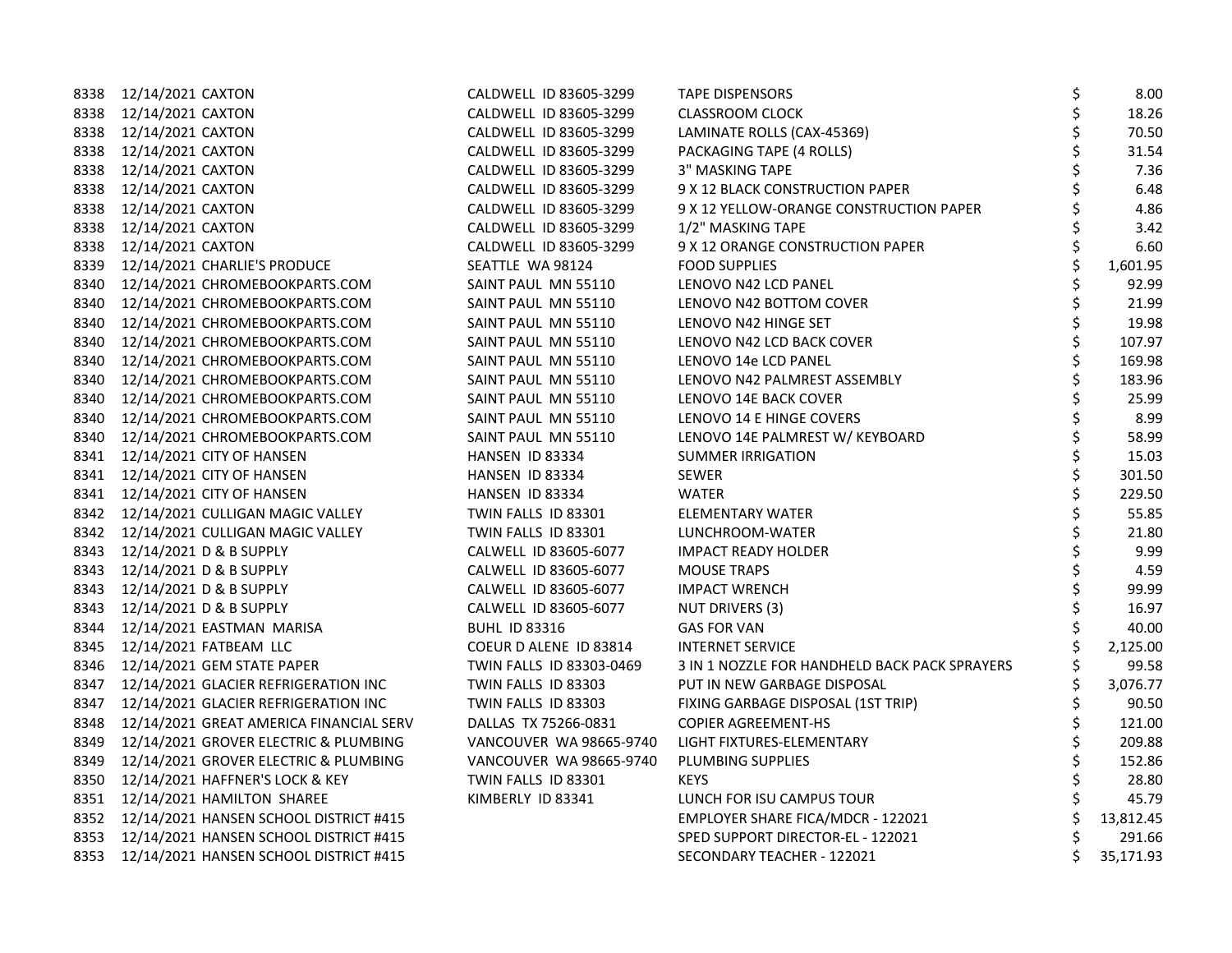|      | 8353 12/14/2021 HANSEN SCHOOL DISTRICT #415 | IDEA PART B-CLASSIFIED E - 122021        | \$<br>1,915.76 |
|------|---------------------------------------------|------------------------------------------|----------------|
|      | 8353 12/14/2021 HANSEN SCHOOL DISTRICT #415 | \$<br>IDEA PART B CLASSIFIED S - 122021  | 1,734.06       |
|      | 8353 12/14/2021 HANSEN SCHOOL DISTRICT #415 | IDEA PART B PRESCHOOL - 122021           | \$<br>552.50   |
|      | 8353 12/14/2021 HANSEN SCHOOL DISTRICT #415 | MEDICAID-CLASSIFIED ELEM - 122021        | \$<br>488.50   |
| 8353 | 12/14/2021 HANSEN SCHOOL DISTRICT #415      | TITLE IV-CLASSIFIED - 122021             | \$<br>239.70   |
| 8353 | 12/14/2021 HANSEN SCHOOL DISTRICT #415      | RURAL EDUC CERTFIED-ELEM - 122021        | \$<br>162.50   |
|      | 8353 12/14/2021 HANSEN SCHOOL DISTRICT #415 | \$<br>RURAL EDUC CLASSIFIED-EL - 122021  | 1,073.12       |
| 8353 | 12/14/2021 HANSEN SCHOOL DISTRICT #415      | RURAL EDUC CERTEFIED SEC - 122021        | \$<br>687.50   |
| 8353 | 12/14/2021 HANSEN SCHOOL DISTRICT #415      | \$<br>21st CENTURY GRANT-CERTI - 122021  | 1,395.00       |
| 8353 | 12/14/2021 HANSEN SCHOOL DISTRICT #415      | \$<br>21ST CENTURY GRANT-CLASS - 122021  | 888.50         |
| 8353 | 12/14/2021 HANSEN SCHOOL DISTRICT #415      | 21st CENTURY GRANT-ENRIC - 122021        | \$<br>756.00   |
|      | 8353 12/14/2021 HANSEN SCHOOL DISTRICT #415 | \$<br>21st CENTURY GRANT DIREC - 122021  | 2,889.15       |
|      | 8353 12/14/2021 HANSEN SCHOOL DISTRICT #415 | 21st CENTURY-TRANSPORTAT - 122021        | \$<br>298.26   |
| 8353 | 12/14/2021 HANSEN SCHOOL DISTRICT #415      | \$<br>21st CENTURY-FOOD SERVIC - 122021  | 67.75          |
| 8353 | 12/14/2021 HANSEN SCHOOL DISTRICT #415      | GOVENOR'S LOSS K-4-ELEM - 122021         | \$<br>234.00   |
| 8353 | 12/14/2021 HANSEN SCHOOL DISTRICT #415      | GEAR UP-CLASSIFIED - 122021              | \$<br>1,200.00 |
| 8353 | 12/14/2021 HANSEN SCHOOL DISTRICT #415      | FOOD SERVICE-FFV - 122021                | \$<br>54.96    |
|      | 8353 12/14/2021 HANSEN SCHOOL DISTRICT #415 | \$<br><b>FOOD SERVICE - 122021</b>       | 3,909.28       |
| 8353 | 12/14/2021 HANSEN SCHOOL DISTRICT #415      | \$<br>SUB TEACHER-ELEMENTARY - 122021    | 1,350.00       |
| 8353 | 12/14/2021 HANSEN SCHOOL DISTRICT #415      | \$<br>SUB PARA-ELEMENTARY - 122021       | 1,050.00       |
| 8353 | 12/14/2021 HANSEN SCHOOL DISTRICT #415      | ELEMENTARY PARA - 122021                 | \$<br>1,507.30 |
| 8353 | 12/14/2021 HANSEN SCHOOL DISTRICT #415      | SUB ADMIN SECRETARY-ELEM - 122021        | \$<br>100.00   |
|      | 8353 12/14/2021 HANSEN SCHOOL DISTRICT #415 | \$<br>ELEMENTARY TEACHER - 122021        | 38,786.67      |
| 8353 | 12/14/2021 HANSEN SCHOOL DISTRICT #415      | ELEMENTARY-ELL CERTIFIED - 122021        | \$<br>348.29   |
| 8353 | 12/14/2021 HANSEN SCHOOL DISTRICT #415      | \$<br>ELEMENTARY-LITERACY TEAC - 122021  | 1,958.33       |
| 8353 | 12/14/2021 HANSEN SCHOOL DISTRICT #415      | SECONDARY-ELL CERTIFIED - 122021         | \$<br>348.29   |
|      | 8353 12/14/2021 HANSEN SCHOOL DISTRICT #415 | SUB TEACHER-SECONDARY - 122021           | \$<br>1,600.00 |
|      | 8353 12/14/2021 HANSEN SCHOOL DISTRICT #415 | SECONDARY-VOCATIONAL-BUS - 122021        | \$<br>1,682.04 |
| 8353 | 12/14/2021 HANSEN SCHOOL DISTRICT #415      | SECONDARY-VOCATIONAL EDU - 122021        | \$<br>3,916.66 |
| 8353 | 12/14/2021 HANSEN SCHOOL DISTRICT #415      | \$<br>SPECIAL ED CERTIFIED-ELE - 122021  | 4,083.33       |
| 8353 | 12/14/2021 HANSEN SCHOOL DISTRICT #415      | \$<br>SPECIAL ED CERTIFIED-SEC - 122021  | 3,583.33       |
| 8353 | 12/14/2021 HANSEN SCHOOL DISTRICT #415      | SPECIAL ED CLASSIFIED-EL - 122021        | \$<br>749.74   |
|      | 8353 12/14/2021 HANSEN SCHOOL DISTRICT #415 | SPECIAL ED CLASSIFIED-SE - 122021        | \$<br>236.46   |
|      | 8353 12/14/2021 HANSEN SCHOOL DISTRICT #415 | \$<br>SPECIAL ED PRESCHOOL-TEA - 122021  | 3,697.50       |
| 8353 | 12/14/2021 HANSEN SCHOOL DISTRICT #415      | SPECIAL ED PRESCHOOL-PAR - 122021        | \$<br>957.44   |
| 8353 | 12/14/2021 HANSEN SCHOOL DISTRICT #415      | <b>ACTIVITY WORKERS - 122021</b>         | \$<br>430.00   |
| 8353 | 12/14/2021 HANSEN SCHOOL DISTRICT #415      | <b>ACTIVITY-ATHLETIC DIRECT - 122021</b> | \$<br>437.33   |
|      | 8353 12/14/2021 HANSEN SCHOOL DISTRICT #415 | STIPEND-MASTER PREMIUM - 122021          | \$<br>4,000.00 |
|      | 8353 12/14/2021 HANSEN SCHOOL DISTRICT #415 | GUIDANCE-ELEM - 122021                   | 1,934.63       |
|      | 8353 12/14/2021 HANSEN SCHOOL DISTRICT #415 | <b>GUIDANCE-SEC - 122021</b>             | \$<br>1,912.75 |
|      | 8353 12/14/2021 HANSEN SCHOOL DISTRICT #415 | <b>GUIDANCE EXTENDED DAYS - 122021</b>   | \$<br>299.48   |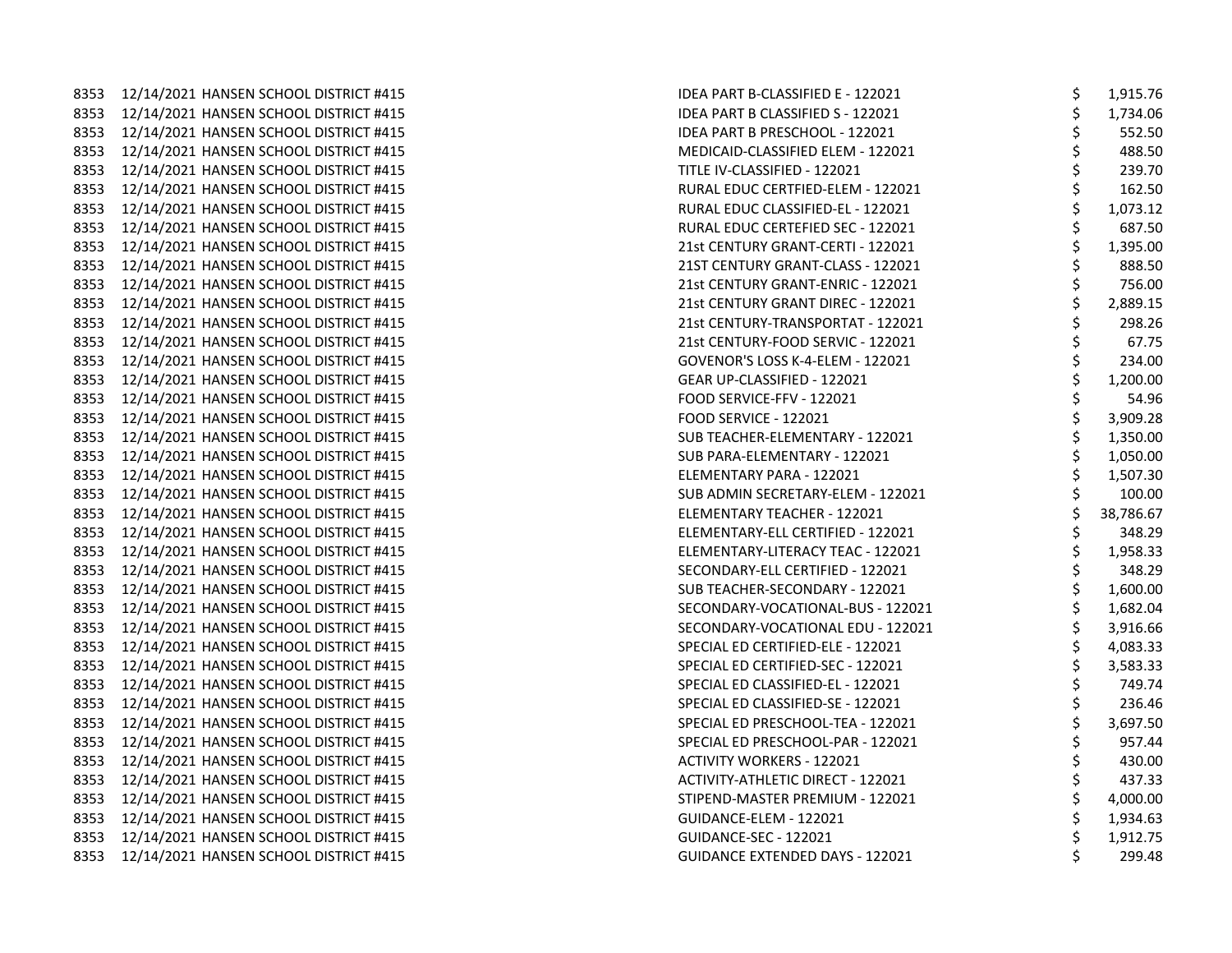| 8353 | 12/14/2021 HANSEN SCHOOL DISTRICT #415 |
|------|----------------------------------------|
| 8353 | 12/14/2021 HANSEN SCHOOL DISTRICT #415 |
| 8353 | 12/14/2021 HANSEN SCHOOL DISTRICT #415 |
| 8353 | 12/14/2021 HANSEN SCHOOL DISTRICT #415 |
| 8353 | 12/14/2021 HANSEN SCHOOL DISTRICT #415 |
| 8353 | 12/14/2021 HANSEN SCHOOL DISTRICT #415 |
| 8353 | 12/14/2021 HANSEN SCHOOL DISTRICT #415 |
| 8353 | 12/14/2021 HANSEN SCHOOL DISTRICT #415 |
| 8353 | 12/14/2021 HANSEN SCHOOL DISTRICT #415 |
| 8353 | 12/14/2021 HANSEN SCHOOL DISTRICT #415 |
| 8353 | 12/14/2021 HANSEN SCHOOL DISTRICT #415 |
| 8353 | 12/14/2021 HANSEN SCHOOL DISTRICT #415 |
| 8353 | 12/14/2021 HANSEN SCHOOL DISTRICT #415 |
| 8353 | 12/14/2021 HANSEN SCHOOL DISTRICT #415 |
| 8353 | 12/14/2021 HANSEN SCHOOL DISTRICT #415 |
| 8353 | 12/14/2021 HANSEN SCHOOL DISTRICT #415 |
| 8353 | 12/14/2021 HANSEN SCHOOL DISTRICT #415 |
| 8353 | 12/14/2021 HANSEN SCHOOL DISTRICT #415 |
| 8353 | 12/14/2021 HANSEN SCHOOL DISTRICT #415 |
| 8353 | 12/14/2021 HANSEN SCHOOL DISTRICT #415 |
| 8353 | 12/14/2021 HANSEN SCHOOL DISTRICT #415 |
| 8353 | 12/14/2021 HANSEN SCHOOL DISTRICT #415 |
| 8353 | 12/14/2021 HANSEN SCHOOL DISTRICT #415 |
| 8353 | 12/14/2021 HANSEN SCHOOL DISTRICT #415 |
| 8353 | 12/14/2021 HANSEN SCHOOL DISTRICT #415 |
| 8353 | 12/14/2021 HANSEN SCHOOL DISTRICT #415 |
| 8353 | 12/14/2021 HANSEN SCHOOL DISTRICT #415 |
| 8353 | 12/14/2021 HANSEN SCHOOL DISTRICT #415 |
| 8353 | 12/14/2021 HANSEN SCHOOL DISTRICT #415 |
| 8353 | 12/14/2021 HANSEN SCHOOL DISTRICT #415 |
| 8353 | 12/14/2021 HANSEN SCHOOL DISTRICT #415 |
| 8353 | 12/14/2021 HANSEN SCHOOL DISTRICT #415 |
| 8353 | 12/14/2021 HANSEN SCHOOL DISTRICT #415 |
| 8353 | 12/14/2021 HANSEN SCHOOL DISTRICT #415 |
| 8354 | 12/14/2021 HANSEN SCHOOL DISTRICT #415 |
| 8355 | 12/14/2021 HOME DEPOT CREDIT SERV      |
| 8355 | 12/14/2021 HOME DEPOT CREDIT SERV      |
| 8355 | 12/14/2021 HOME DEPOT CREDIT SERV      |
| 8355 | 12/14/2021 HOME DEPOT CREDIT SERV      |
| 8355 | 12/14/2021 HOME DEPOT CREDIT SERV      |
| 8355 | 12/14/2021 HOME DEPOT CREDIT SERV      |

|      | 8353 12/14/2021 HANSEN SCHOOL DISTRICT #415 |                          | COLLEGE/CAREER CLASSIFIE - 122021        | \$<br>142.92 |
|------|---------------------------------------------|--------------------------|------------------------------------------|--------------|
|      | 8353 12/14/2021 HANSEN SCHOOL DISTRICT #415 |                          | SPED SUPPORT-CERT - 122021               | 5,076.46     |
|      | 8353 12/14/2021 HANSEN SCHOOL DISTRICT #415 |                          | SECONDARY-WORKED PREP - 122021           | 656.53       |
|      | 8353 12/14/2021 HANSEN SCHOOL DISTRICT #415 |                          | SPED SUPPORT DIRECTOR-SE - 122021        | 291.66       |
| 8353 | 12/14/2021 HANSEN SCHOOL DISTRICT #415      |                          | MEDIA CLASSIFIED ELEM - 122021           | 16.65        |
| 8353 | 12/14/2021 HANSEN SCHOOL DISTRICT #415      |                          | MEDIA CLASSIFIED SEC - 122021            | \$<br>239.70 |
| 8353 | 12/14/2021 HANSEN SCHOOL DISTRICT #415      |                          | DISTRICT ADMINISTRAT - 122021            | 7,083.33     |
| 8353 | 12/14/2021 HANSEN SCHOOL DISTRICT #415      |                          | ADMINISTRATION-ELEMENTAR - 122021        | 5,020.32     |
| 8353 | 12/14/2021 HANSEN SCHOOL DISTRICT #415      |                          | ADMINISTRATION-SECONDARY - 122021        | 5,025.00     |
| 8353 | 12/14/2021 HANSEN SCHOOL DISTRICT #415      |                          | ADMIN ASSISTANT-ELEMENTA - 122021        | 1,402.20     |
| 8353 | 12/14/2021 HANSEN SCHOOL DISTRICT #415      |                          | ADMIN ASSISTANT-SEC - 122021             | 1,612.87     |
| 8353 | 12/14/2021 HANSEN SCHOOL DISTRICT #415      |                          | <b>BUSINESS OPERATION - 122021</b>       | 3,590.99     |
|      | 8353 12/14/2021 HANSEN SCHOOL DISTRICT #415 |                          | BUILDING CARE - 122021                   | 4,177.40     |
| 8353 | 12/14/2021 HANSEN SCHOOL DISTRICT #415      |                          | <b>BUILDING MAINT - 122021</b>           | 4,194.75     |
| 8353 | 12/14/2021 HANSEN SCHOOL DISTRICT #415      |                          | <b>GROUNDS - 122021</b>                  | 337.75       |
| 8353 | 12/14/2021 HANSEN SCHOOL DISTRICT #415      |                          | TRANSPORTATION-SUPERVISO - 122021        | 508.29       |
| 8353 | 12/14/2021 HANSEN SCHOOL DISTRICT #415      |                          | TRANSPORTATION-MECHANIC - 122021         | 344.60       |
| 8353 | 12/14/2021 HANSEN SCHOOL DISTRICT #415      |                          | <b>TRANSPORTATION- PUPIL TR - 122021</b> | 3,312.92     |
| 8353 | 12/14/2021 HANSEN SCHOOL DISTRICT #415      |                          | TRANSPORTATION-AIDES - 122021            | 430.75       |
| 8353 | 12/14/2021 HANSEN SCHOOL DISTRICT #415      |                          | TRANSPORTATION-OTHER - 122021            | 364.98       |
| 8353 | 12/14/2021 HANSEN SCHOOL DISTRICT #415      |                          | TRANSPORTATION-OFFICE - 122021           | \$<br>229.21 |
| 8353 | 12/14/2021 HANSEN SCHOOL DISTRICT #415      |                          | TRANSPORTATION- DOWN TIM - 122021        | 282.90       |
| 8353 | 12/14/2021 HANSEN SCHOOL DISTRICT #415      |                          | TRANSPORTATION- ACTVTY D - 122021        | \$<br>366.16 |
| 8353 | 12/14/2021 HANSEN SCHOOL DISTRICT #415      |                          | SECONDARY-CTE-AG - 122021                | 666.66       |
|      | 8353 12/14/2021 HANSEN SCHOOL DISTRICT #415 |                          | SAFE & DRUG FREE - 122021                | 333.33       |
| 8353 | 12/14/2021 HANSEN SCHOOL DISTRICT #415      |                          | ESSER III-CERTIFIED ELEM - 122021        | 3,008.74     |
| 8353 | 12/14/2021 HANSEN SCHOOL DISTRICT #415      |                          | ESSER III-CERTIFIED SEC - 122021         | 3,364.08     |
| 8353 | 12/14/2021 HANSEN SCHOOL DISTRICT #415      |                          | TITLE I-CERTIFIED - 122021               | 4,941.65     |
| 8353 | 12/14/2021 HANSEN SCHOOL DISTRICT #415      |                          | TITLE I-CLASSIFIED - 122021              | 1,966.33     |
| 8353 | 12/14/2021 HANSEN SCHOOL DISTRICT #415      |                          | TITLE I-COUNSELOR - 122021               | 610.93       |
| 8353 | 12/14/2021 HANSEN SCHOOL DISTRICT #415      |                          | MIGRANT C CERTIFIED ELEM - 122021        | 490.00       |
| 8353 | 12/14/2021 HANSEN SCHOOL DISTRICT #415      |                          | MIGRANT C-CLASSIFIED ELE - 122021        | 751.95       |
| 8353 | 12/14/2021 HANSEN SCHOOL DISTRICT #415      |                          | MIGRANT C CERTIFIED SEC - 122021         | 490.00       |
| 8353 | 12/14/2021 HANSEN SCHOOL DISTRICT #415      |                          | MIGRANT C CLASSIFIED SEC - 122021        | 166.74       |
| 8354 | 12/14/2021 HANSEN SCHOOL DISTRICT #415      |                          | ** VOID **                               | \$           |
| 8355 | 12/14/2021 HOME DEPOT CREDIT SERV           | LOUISVILLE KY 40290-1030 | <b>EMERGENCY LIGHT REPAIRS</b>           | 249.08       |
| 8355 | 12/14/2021 HOME DEPOT CREDIT SERV           | LOUISVILLE KY 40290-1030 | <b>SUPPLIES</b>                          | 164.95       |
| 8355 | 12/14/2021 HOME DEPOT CREDIT SERV           | LOUISVILLE KY 40290-1030 | SAFE ROOM SUPPLIES                       | 157.87       |
| 8355 | 12/14/2021 HOME DEPOT CREDIT SERV           | LOUISVILLE KY 40290-1030 | <b>HEATERS FOR ELEM OFFICE</b>           | 149.91       |
| 8355 | 12/14/2021 HOME DEPOT CREDIT SERV           | LOUISVILLE KY 40290-1030 | SAFE ROOM SUPPLIES                       | 483.50       |
|      | 8355 12/14/2021 HOME DEPOT CREDIT SERV      | LOUISVILLE KY 40290-1030 | SAFE ROOM SUPPLIES                       | 18.74        |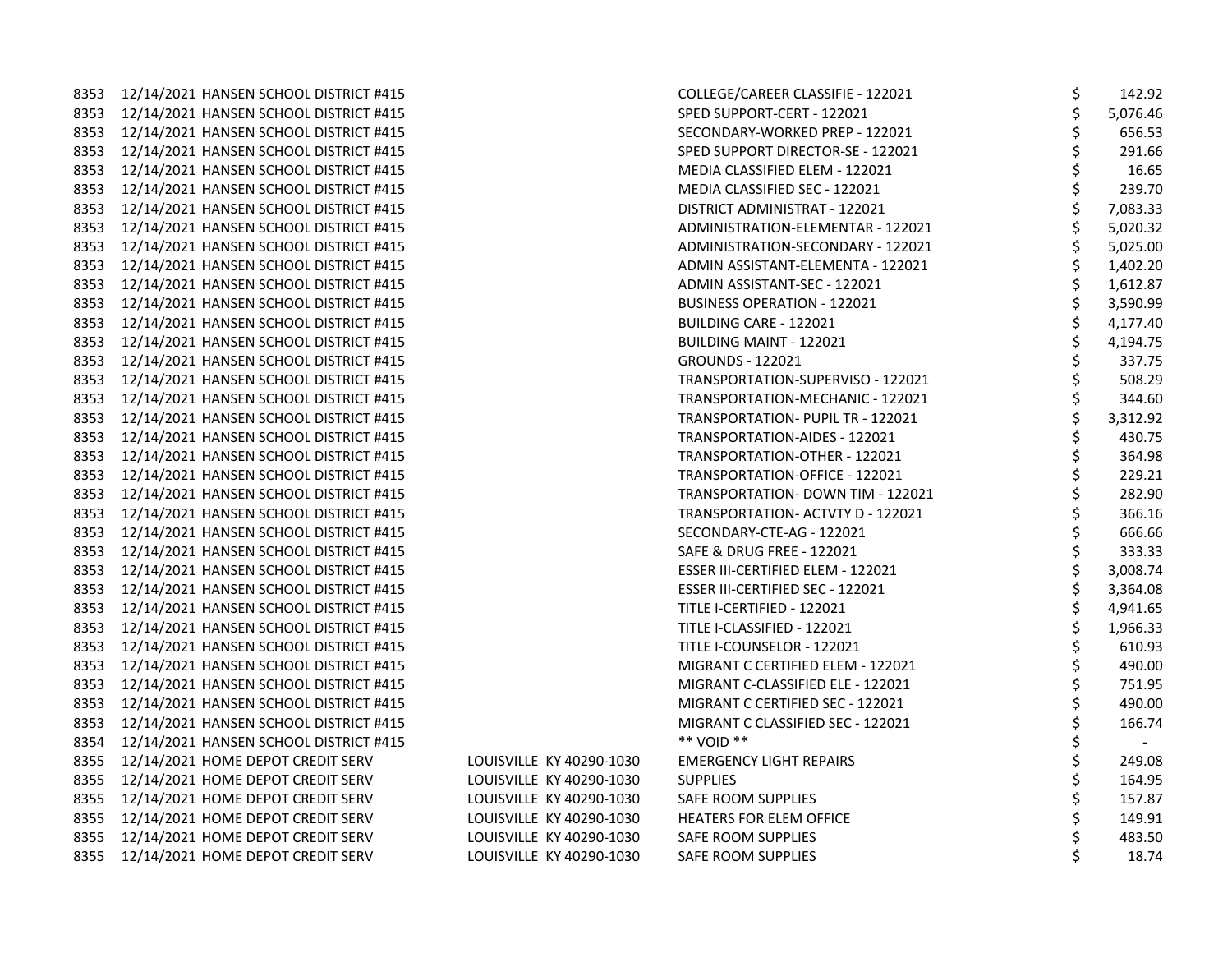|      | 8355 12/14/2021 HOME DEPOT CREDIT SERV        | LOUISVILLE KY 40290-1030                  | MISC SUPPLIES FOR REPAIRS                       | \$ | 195.94    |
|------|-----------------------------------------------|-------------------------------------------|-------------------------------------------------|----|-----------|
|      | 8355 12/14/2021 HOME DEPOT CREDIT SERV        | LOUISVILLE KY 40290-1030                  | SAFE ROOM SUPPLIES                              | \$ | 10.76     |
|      | 8356 12/14/2021 IDAHO ASSOC. OF SCHOOL ADMIN  | <b>BOISE ID 83705</b>                     | SUBSCRIPTION TO ID EMPLOYMENT WEBSITE           |    | 62.00     |
|      | 8357 12/14/2021 IDAHO POWER                   | CAROL STREAM IL 60197-5381 FOOTBALL FIELD |                                                 | Ś  | 28.42     |
|      | 8357 12/14/2021 IDAHO POWER                   | CAROL STREAM IL 60197-5381 IRRIGATON      |                                                 | \$ | 18.98     |
|      | 8357 12/14/2021 IDAHO POWER                   | CAROL STREAM IL 60197-5381 JR/SR HIGH     |                                                 |    | 1,474.59  |
| 8357 | 12/14/2021 IDAHO POWER                        | CAROL STREAM IL 60197-5381                | ELEMENTARY                                      | \$ | 1,289.16  |
| 8357 | 12/14/2021 IDAHO POWER                        | CAROL STREAM IL 60197-5381                | <b>GYM</b>                                      | \$ | 261.26    |
| 8357 | 12/14/2021 IDAHO POWER                        | CAROL STREAM IL 60197-5381                | SOUTH MODULAR                                   | \$ | 16.60     |
| 8357 | 12/14/2021 IDAHO POWER                        | CAROL STREAM IL 60197-5381                | PRESCHOOL                                       | \$ | 45.03     |
|      | 8358 12/14/2021 IDAHO SCHOOL BOARDS ASSOC INC | BOISE ID 83707-4797                       | BOARD ROLES AND RESPONSIBILY TRAINING           | \$ | 3,000.00  |
|      | 8359 12/14/2021 INTEGRATED TECHNOLOGIES       | TWIN FALLS ID 83303-1843                  | JR/SR HIGH COPIES (11/3/21-12/2/21)             |    | 339.18    |
| 8359 | 12/14/2021 INTEGRATED TECHNOLOGIES            | TWIN FALLS ID 83303-1843                  | JR/SR HIGH OFFICE COPIES                        |    | 11.58     |
| 8359 | 12/14/2021 INTEGRATED TECHNOLOGIES            | TWIN FALLS ID 83303-1843                  | <b>STAPLES</b>                                  |    | 68.60     |
| 8360 | 12/14/2021 LOCKWOOD SPRINKLERS & SPRAYING     | HANSEN ID 83334                           | PEST CONTROL (HS)                               |    | 60.00     |
| 8361 | 12/14/2021 McGRAW HILL LLC                    | CHICAGO IL 606941545                      | PHYSICAL SCIENCE/EARTH (30 BKS-6 YR SUBSCRIPTI  |    | 1,351.35  |
|      | 8361 12/14/2021 McGRAW HILL LLC               | CHICAGO IL 606941545                      | INSPIRE SCIENCE G7 (30 BKS-6 YR SUBSCRIPTION)   |    | 3,059.10  |
|      | 8361 12/14/2021 McGRAW HILL LLC               | CHICAGO IL 606941545                      | INSPIRE SCIENCE G8 (30 BKS-6 YR SUBSCRIPTION    |    | 3,059.10  |
|      | 8361 12/14/2021 McGRAW HILL LLC               | CHICAGO IL 606941545                      | CHEMISTRY (30 BKS-6 YR SUBSCRIPTION)            |    | 3,685.50  |
|      | 8361 12/14/2021 McGRAW HILL LLC               | CHICAGO IL 606941545                      | <b>SHIPPING</b>                                 |    | 804.22    |
| 8361 | 12/14/2021 McGRAW HILL LLC                    | CHICAGO IL 606941545                      | BIOLOGY (30 BKS-6 YR SUBSCRIPTION)              | \$ | 3,685.50  |
| 8362 | 12/14/2021 MEADOW GOLD DAIRY                  | ATLANTA GZ 30374-6496                     | MILK PRODUCT                                    | \$ | 1,842.54  |
| 8363 | 12/14/2021 NORTHWEST                          | EMMETT ID 83617                           | <b>FOOD SUPPLIES</b>                            |    | 3,092.83  |
|      | 8364 12/14/2021 NU-VU GLASS                   | TWIN FALLS ID 83301                       | <b>GLASS FOR GRADUATION CLASS GROUP PICTURE</b> |    | 21.20     |
|      | 8365 12/14/2021 PITNEY BOWES                  | PITTSBURGH PA 15250-7887                  | POSTAGE METER LEASE                             | \$ | 194.85    |
| 8366 | 12/14/2021 PRIMARY THERAPY SOURCE             | TWIN FALLS ID 83301                       | OCCUPATIONAL & PHYSICAL THERAPY                 |    | 2,024.40  |
| 8367 | 12/14/2021 RENAISSANCE LEARNING               | WIS RAPIDS WI 54495-8036                  | <b>STAR READING</b>                             |    | 1,014.00  |
| 8367 | 12/14/2021 RENAISSANCE LEARNING               | WIS RAPIDS WI 54495-8036                  | RENAISSANCE PLATFORM RENEWAL                    | \$ | 750.00    |
|      | 8367 12/14/2021 RENAISSANCE LEARNING          | WIS RAPIDS WI 54495-8036                  | ACCELERATED READER SUBSCRIPTION RENEWAL         |    | 1,764.00  |
|      | 8367 12/14/2021 RENAISSANCE LEARNING          | WIS RAPIDS WI 54495-8036                  | STAR MATH RENEWAL                               |    | 1,014.00  |
| 8368 | 12/14/2021 RIDLEY'S                           | TWIN FALLS ID 83301                       | <b>FFA SUPPLIES</b>                             | \$ | 16.08     |
| 8368 | 12/14/2021 RIDLEY'S                           | TWIN FALLS ID 83301                       | PRESCHOOL SNACKS & SUPPLIES                     | \$ | 118.25    |
| 8369 | 12/14/2021 RIKIM INC                          | KIMBERLY ID 83341                         | HS COMPUTER LAB LIGHTS                          | \$ | 177.50    |
| 8369 | 12/14/2021 RIKIM INC                          | KIMBERLY ID 83341                         | <b>GYM LIGHTS</b>                               |    | 556.85    |
| 8370 | 12/14/2021 RM MECHANICAL INC                  | <b>BOISE ID 83709</b>                     | FINAL PAYMENT FOR PHASE 2 OF ELEMENTARY HVAC    |    | 17,507.30 |
|      | 8371 12/14/2021 SCHOLASTIC INC                | CINCINNATI OH 45263-9852                  | TO KILL A MOCKING BIRD                          |    | 11.24     |
|      | 8371 12/14/2021 SCHOLASTIC INC                | CINCINNATI OH 45263-9852                  | 1984                                            | \$ | 7.49      |
|      | 8371 12/14/2021 SCHOLASTIC INC                | CINCINNATI OH 45263-9852                  | MARVEL-SPIDERMAN: MILES MORALS                  | \$ | 7.49      |
|      | 8371 12/14/2021 SCHOLASTIC INC                | CINCINNATI OH 45263-9852                  | <b>RETURN TO SENDER</b>                         |    | 6.71      |
|      | 8371 12/14/2021 SCHOLASTIC INC                | CINCINNATI OH 45263-9852                  | MARCELO IN THE REAL WORLD                       | \$ | 7.49      |
|      | 8371 12/14/2021 SCHOLASTIC INC                | CINCINNATI OH 45263-9852                  | ON THE HOOK                                     | Ś  | 13.49     |